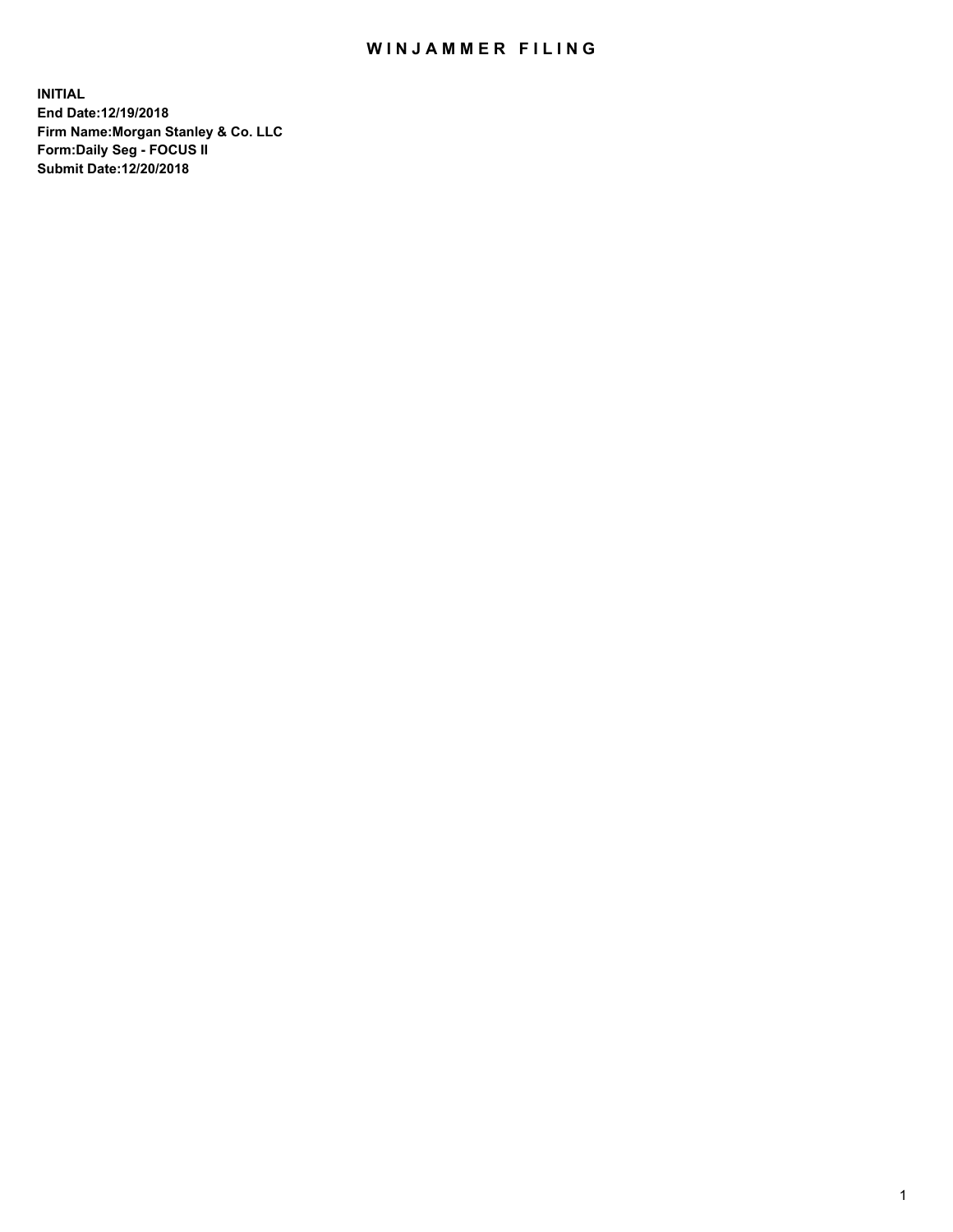**INITIAL End Date:12/19/2018 Firm Name:Morgan Stanley & Co. LLC Form:Daily Seg - FOCUS II Submit Date:12/20/2018 Daily Segregation - Cover Page**

| Name of Company                                                                                                                                                                                                                                                                                                                | Morgan Stanley & Co. LLC                               |
|--------------------------------------------------------------------------------------------------------------------------------------------------------------------------------------------------------------------------------------------------------------------------------------------------------------------------------|--------------------------------------------------------|
| <b>Contact Name</b>                                                                                                                                                                                                                                                                                                            | <b>Ikram Shah</b>                                      |
| <b>Contact Phone Number</b>                                                                                                                                                                                                                                                                                                    | 212-276-0963                                           |
| <b>Contact Email Address</b>                                                                                                                                                                                                                                                                                                   | Ikram.shah@morganstanley.com                           |
| FCM's Customer Segregated Funds Residual Interest Target (choose one):<br>a. Minimum dollar amount: : or<br>b. Minimum percentage of customer segregated funds required:% ; or<br>c. Dollar amount range between: and; or<br>d. Percentage range of customer segregated funds required between:% and%.                         | 280,000,000<br><u>0</u><br>0 <sub>0</sub><br><u>00</u> |
| FCM's Customer Secured Amount Funds Residual Interest Target (choose one):<br>a. Minimum dollar amount: ; or<br>b. Minimum percentage of customer secured funds required:% ; or<br>c. Dollar amount range between: and; or<br>d. Percentage range of customer secured funds required between:% and%.                           | 140,000,000<br><u>0</u><br><u>00</u><br>0 <sub>0</sub> |
| FCM's Cleared Swaps Customer Collateral Residual Interest Target (choose one):<br>a. Minimum dollar amount: ; or<br>b. Minimum percentage of cleared swaps customer collateral required:% ; or<br>c. Dollar amount range between: and; or<br>d. Percentage range of cleared swaps customer collateral required between:% and%. | 92,000,000<br><u>0</u><br><u>00</u><br>0 <sub>0</sub>  |

Attach supporting documents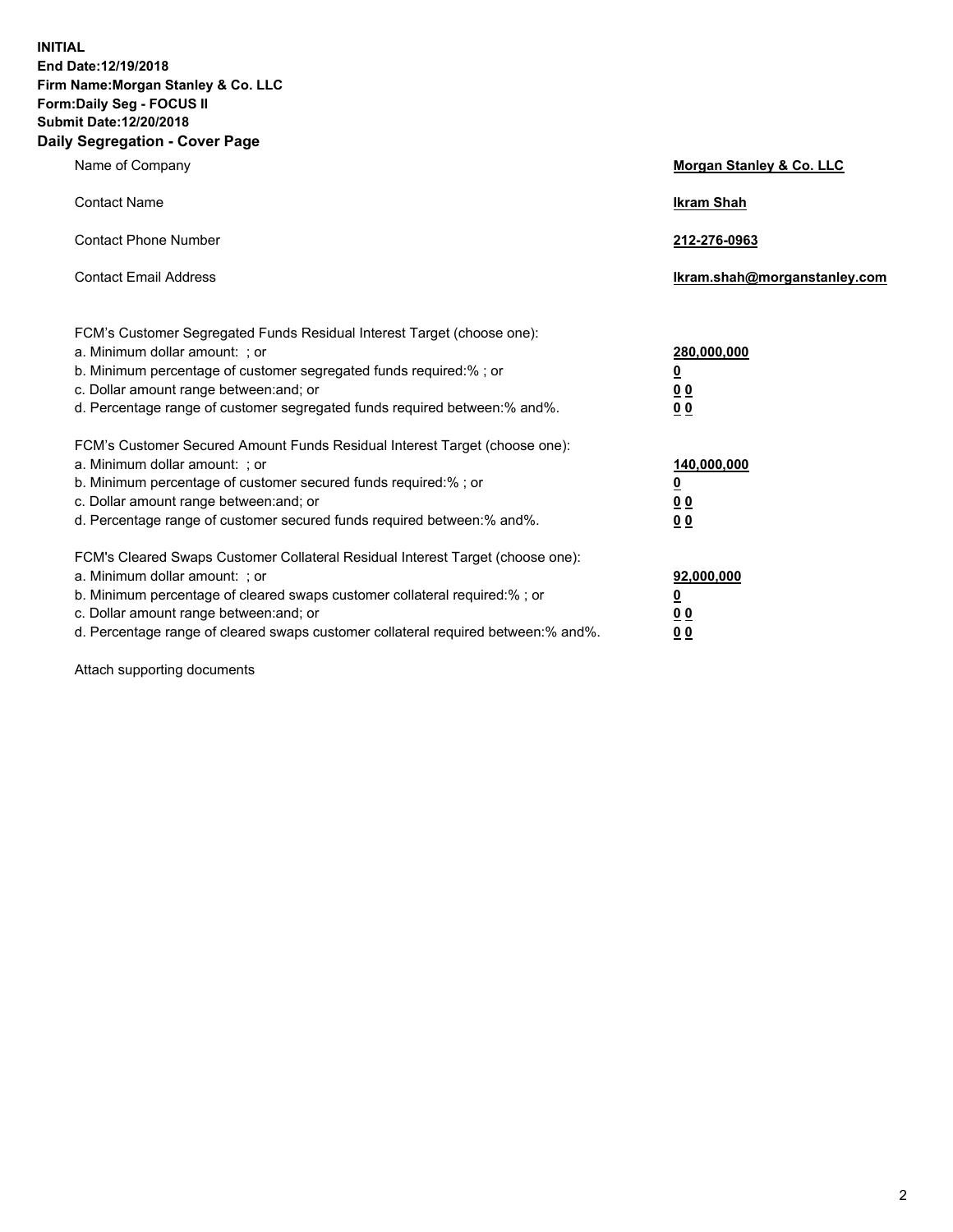## **INITIAL End Date:12/19/2018 Firm Name:Morgan Stanley & Co. LLC Form:Daily Seg - FOCUS II Submit Date:12/20/2018**

## **Daily Segregation - Secured Amounts**

Foreign Futures and Foreign Options Secured Amounts Amount required to be set aside pursuant to law, rule or regulation of a foreign government or a rule of a self-regulatory organization authorized thereunder

- 1. Net ledger balance Foreign Futures and Foreign Option Trading All Customers A. Cash **3,684,455,034** [7315]
	- B. Securities (at market) **2,066,665,869** [7317]
- 2. Net unrealized profit (loss) in open futures contracts traded on a foreign board of trade **-709,450,179** [7325]
- 3. Exchange traded options
	- a. Market value of open option contracts purchased on a foreign board of trade **6,637,286** [7335]
	- b. Market value of open contracts granted (sold) on a foreign board of trade **-7,400,908** [7337]
- 4. Net equity (deficit) (add lines 1. 2. and 3.) **5,040,907,102** [7345]
- 5. Account liquidating to a deficit and account with a debit balances gross amount **174,023,055** [7351] Less: amount offset by customer owned securities **-167,609,170** [7352] **6,413,885**
- 6. Amount required to be set aside as the secured amount Net Liquidating Equity Method (add lines 4 and 5)
- 7. Greater of amount required to be set aside pursuant to foreign jurisdiction (above) or line 6.

## FUNDS DEPOSITED IN SEPARATE REGULATION 30.7 ACCOUNTS

- 1. Cash in banks
	- A. Banks located in the United States **435,466,827** [7500]
	- B. Other banks qualified under Regulation 30.7 **773,887,060** [7520] **1,209,353,887**
- 2. Securities
	- A. In safekeeping with banks located in the United States **93,031,128** [7540]
	- B. In safekeeping with other banks qualified under Regulation 30.7 **0** [7560] **93,031,128** [7570]
- 3. Equities with registered futures commission merchants
	-
	- B. Securities **0** [7590]
	- C. Unrealized gain (loss) on open futures contracts **-29,222** [7600]
	- D. Value of long option contracts **0** [7610]
- E. Value of short option contracts **0** [7615] **6,791,452** [7620]
- 4. Amounts held by clearing organizations of foreign boards of trade
	- A. Cash **0** [7640]
	- B. Securities **0** [7650]
	- C. Amount due to (from) clearing organization daily variation **0** [7660]
	- D. Value of long option contracts **0** [7670]
	- E. Value of short option contracts **0** [7675] **0** [7680]
- 5. Amounts held by members of foreign boards of trade
	-
	-
	- C. Unrealized gain (loss) on open futures contracts **-709,420,957** [7720]
	- D. Value of long option contracts **6,637,286** [7730]
	- E. Value of short option contracts **-7,400,908** [7735] **3,930,473,757**
- 6. Amounts with other depositories designated by a foreign board of trade **0** [7760]
- 7. Segregated funds on hand **0** [7765]
- 8. Total funds in separate section 30.7 accounts **5,239,650,224** [7770]
- 9. Excess (deficiency) Set Aside for Secured Amount (subtract line 7 Secured Statement Page 1 from Line 8)
- 10. Management Target Amount for Excess funds in separate section 30.7 accounts **140,000,000** [7780]
- 11. Excess (deficiency) funds in separate 30.7 accounts over (under) Management Target **52,329,237** [7785]

**0** [7305]

[7354] **5,047,320,987** [7355]

**5,047,320,987** [7360]

[7530]

A. Cash **6,820,674** [7580]

 A. Cash **2,667,023,596** [7700] B. Securities **1,973,634,740** [7710] [7740] **192,329,237** [7380]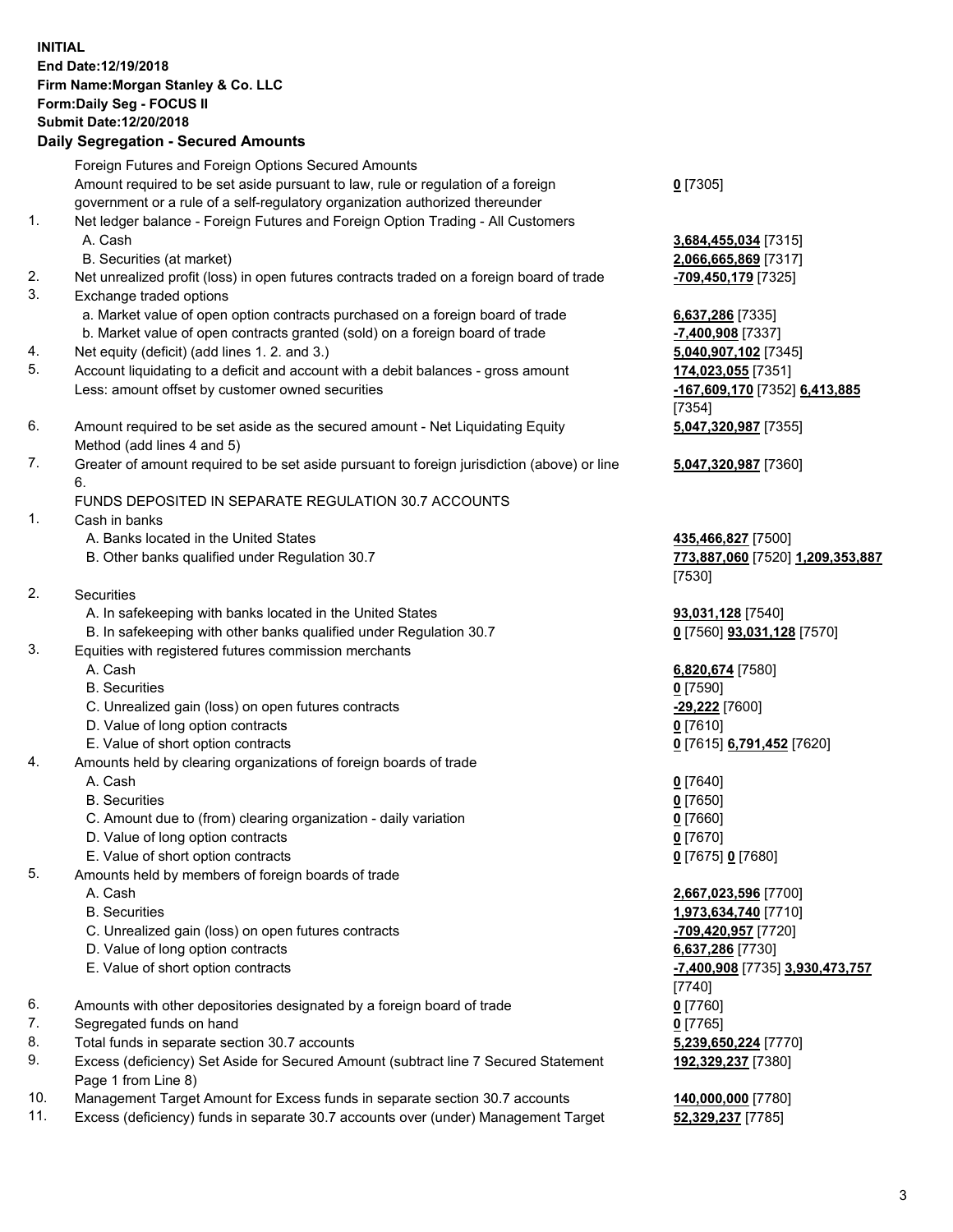**INITIAL End Date:12/19/2018 Firm Name:Morgan Stanley & Co. LLC Form:Daily Seg - FOCUS II Submit Date:12/20/2018 Daily Segregation - Segregation Statement** SEGREGATION REQUIREMENTS(Section 4d(2) of the CEAct) 1. Net ledger balance A. Cash **10,462,181,578** [7010] B. Securities (at market) **6,435,471,761** [7020] 2. Net unrealized profit (loss) in open futures contracts traded on a contract market **114,009,003** [7030] 3. Exchange traded options A. Add market value of open option contracts purchased on a contract market **316,669,497** [7032] B. Deduct market value of open option contracts granted (sold) on a contract market **-460,979,073** [7033] 4. Net equity (deficit) (add lines 1, 2 and 3) **16,867,352,766** [7040] 5. Accounts liquidating to a deficit and accounts with debit balances - gross amount **539,985,215** [7045] Less: amount offset by customer securities **-533,384,556** [7047] **6,600,659** [7050] 6. Amount required to be segregated (add lines 4 and 5) **16,873,953,425** [7060] FUNDS IN SEGREGATED ACCOUNTS 7. Deposited in segregated funds bank accounts A. Cash **4,616,552,393** [7070] B. Securities representing investments of customers' funds (at market) **0** [7080] C. Securities held for particular customers or option customers in lieu of cash (at market) **667,951,070** [7090] 8. Margins on deposit with derivatives clearing organizations of contract markets A. Cash **6,586,657,633** [7100] B. Securities representing investments of customers' funds (at market) **0** [7110] C. Securities held for particular customers or option customers in lieu of cash (at market) **5,767,520,691** [7120] 9. Net settlement from (to) derivatives clearing organizations of contract markets **-299,803,593** [7130] 10. Exchange traded options A. Value of open long option contracts **316,669,497** [7132] B. Value of open short option contracts **-460,979,073** [7133] 11. Net equities with other FCMs A. Net liquidating equity **9,827,905** [7140] B. Securities representing investments of customers' funds (at market) **0** [7160] C. Securities held for particular customers or option customers in lieu of cash (at market) **0** [7170] 12. Segregated funds on hand **0** [7150] 13. Total amount in segregation (add lines 7 through 12) **17,204,396,523** [7180] 14. Excess (deficiency) funds in segregation (subtract line 6 from line 13) **330,443,098** [7190]

- 15. Management Target Amount for Excess funds in segregation **280,000,000** [7194]
- 16. Excess (deficiency) funds in segregation over (under) Management Target Amount Excess

**50,443,098** [7198]